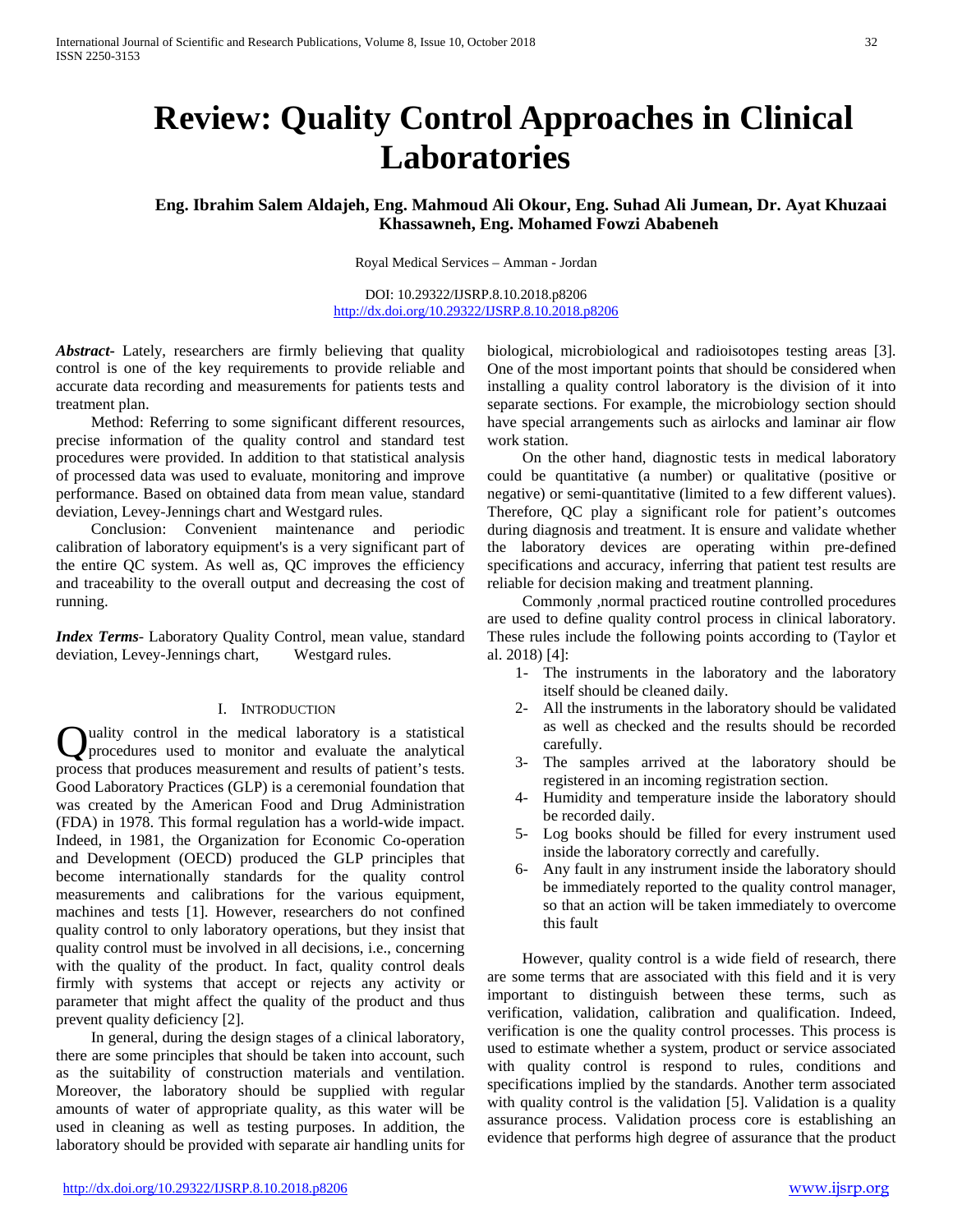will meet in an advance stage its intended rules. Calibration is another term associated with the quality control. It is a set of operations demonstrates the relationship between values specified by an instrument and the corresponding known values of reference standards. Finally, qualification is the primary responsibility of the quality control managers. In this process, the staff ensure that the products meet both quality and efficiency standards set by the company.

#### II. METHODOLOGY

 Quality control is reported in the graphical, chart and statistical analysis of process data for the purposes of evaluating, monitoring, and improving clinical laboratory test performance. Therefore, QC statistics data for each results performed by laboratory medical device can be calculated from the QC database obtaining by test control materials at specific control level. These obtained data represents the behavior of test results at specific concentration. The most common statistical formulas used in laboratory are the mean value  $[x^{\dagger}]$  and the standard deviation [s].

 The mean or the average value of the control material at specific level reflect the best estimation of analyst true value. The calculation of mean value for controller at specific level can be obtain by adding all results of controller material in the data set then divided by the total number of data set for the controller at specific level, according to the following formula:

# $\lceil x \rceil = \sum X n/n$

Where,  $Xn :$  is the result value of controller at specific level

 $\mathbf{n}$ : is the total number of test value for controller at specific level.

 During the running of controller at specific levels it is important to note the accepted range of controllers. For example Level 1 (Normal Controller) for Potassium test is between (3.7 to 4.3) mmol/L. while the accepted ranges for level II (Abnormal Controller) is (6.7 to 7.3) mmol/L. the below table shows the daily obtained data for QC controller for Potassium test compared to patient results during the first week of November.

| <b>QC</b> Test    | <b>Level I</b><br><b>Normal</b><br>Control<br>Range $3.7 -$<br>$4.3$ mmol/L | <b>Level II</b><br><b>Abnormal</b><br><b>Control</b><br>Range 6.7<br>$7.3 \text{ mmol/L}$ | <b>Patient</b><br><b>Results</b> |
|-------------------|-----------------------------------------------------------------------------|-------------------------------------------------------------------------------------------|----------------------------------|
| 1 November        | 4.0                                                                         | 7.0                                                                                       | 4.2, 4.0, 3.8,<br>5.0, 5.8, 4.2  |
| 2 November        | 4.1                                                                         | 7.0                                                                                       | 3.8, 4.4, 4.6,<br>3.9, 4.8, 4.4  |
| 3 November        | 4.0                                                                         | 6.9                                                                                       | 4.4, 3.9, 3.7,<br>4.7            |
| 4 November        | 4.2                                                                         | 7.1                                                                                       | 4.7, 5.6, 4.2,<br>3.7, 4.3       |
| 5 November        | 4.1                                                                         | 7.0                                                                                       | 4.2, 4.3, 4.1,<br>4.3            |
| <b>6 November</b> | 4.1                                                                         | 7.0                                                                                       | 4.6, 4.4, 5.5,<br>3.8, 3.2       |
| <b>7 November</b> | 4.2                                                                         | 8.0                                                                                       | 2.8, 4.6, 4.2,<br>3.2, 3.9, 4.1  |

# **Table 1: QC value for Potassium Test using Level I and Level II Controllers.**

 Standard deviation is a statistical value which quantify the relation for numerical values of QC and represent how are these values close together. Also, the term precision is commonly used interchangeably with standard deviation. As well as, the term imprecision express how numerical QC values far apart from each other. Significantly, the standard deviation values are used to monitor ongoing day to day performance of medical laboratory devices. For example, if the calculated standard deviation goes from previous value such as 0.08 mmol/L to 0.16 mmol/L, indicating that there is a critical loss of precision. Which reflects a malfunction of system used to obtained test results.

 The standard deviation can be calculated according to the following equation:

$$
S=\sqrt{\sum (Xn-X^{\dagger})^2/(n-1)}
$$

 The standard deviation is calculated from the same data used to calculate the mean at specific level of controller. Providing an important estimate for results consistency and repeatability. The good result reflect a trend of low standard deviation and low imprecision. While inconsistent results high standard deviation and high imprecision as shown in below figure.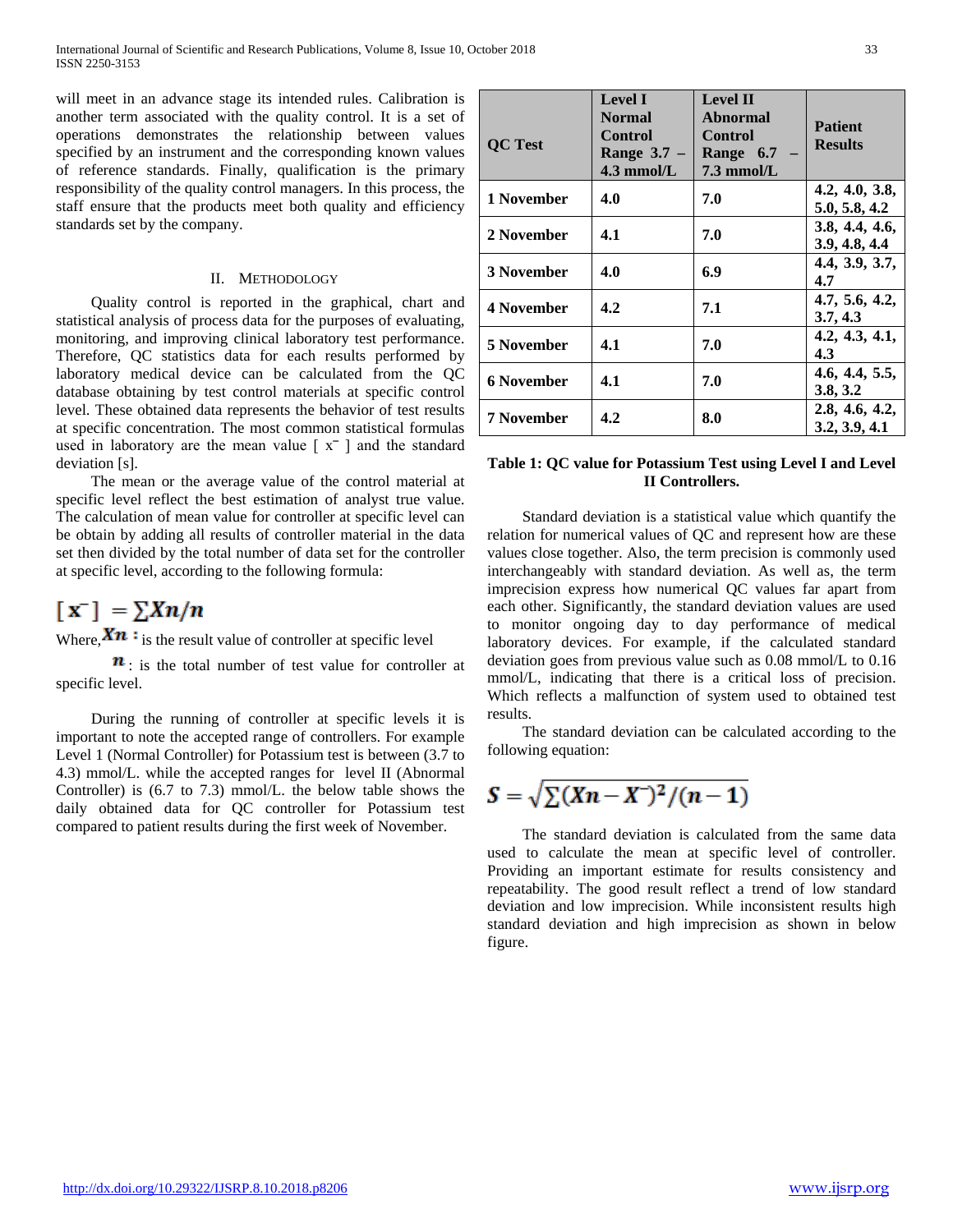

 After a test has been set up and standardized using a controllers at specifics levels. The simplest way to keep track and monitor of these results is to build up certain type of QC graphs usually known as Levey-Jennings Chart. Standard deviation and mean value are the basic input for Levey-Jennings Chart which is



useful for monitoring run-to-run or day-to-day distribution of quality control values. Actually, Levey-Jennings chart illustrates the value of standard deviation and mean value of specific controller against days, months or the run number as shown in below figure.



 Another way to express the QC for specific controller can be achieved by using normal distribution curve. Figure 4 shows the distribution of all QC value obtained by the test around the

mean value. It is useful to estimate the accuracy and precision of the medical laboratory device under certain specification.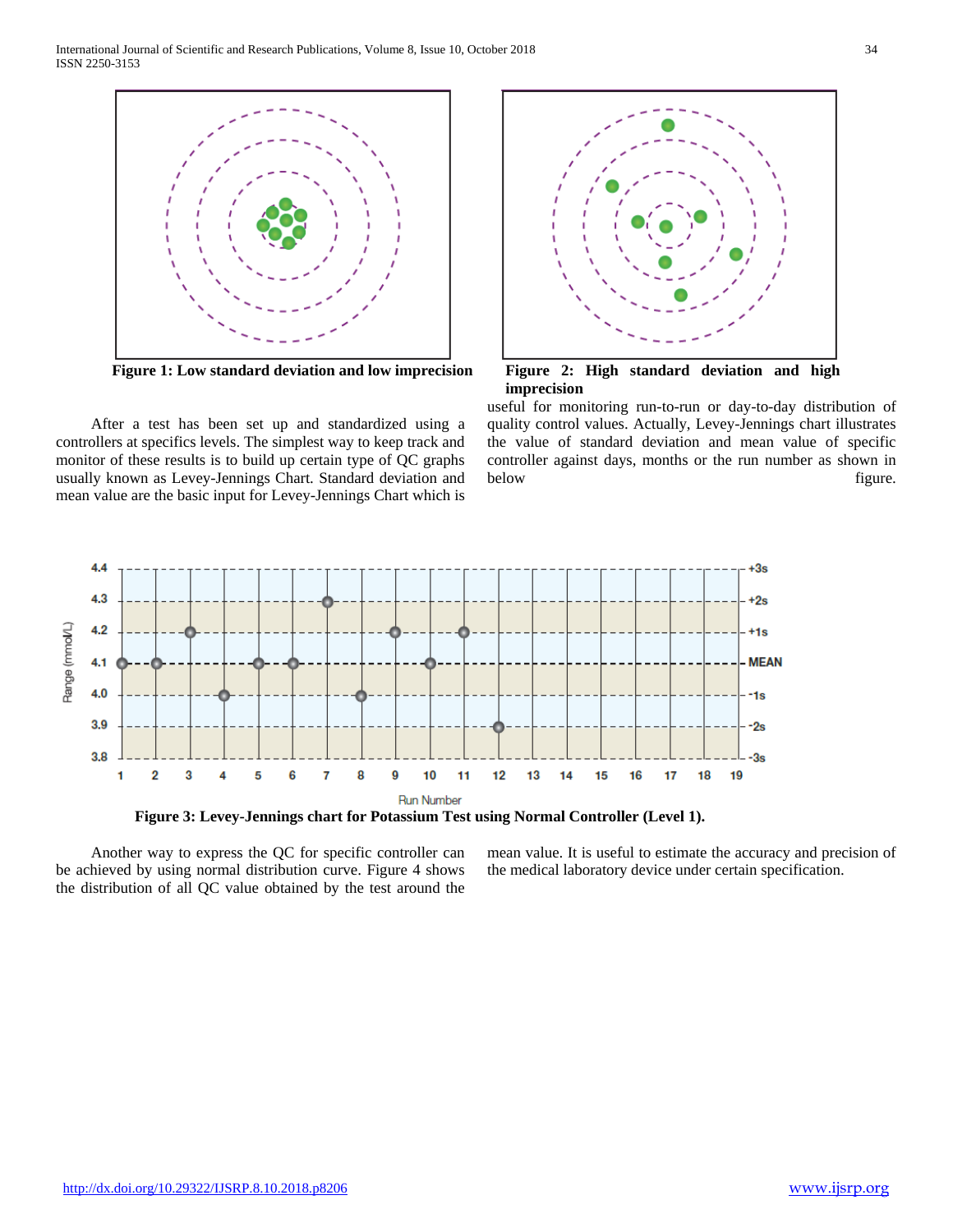

**Figure 4: Relative Distribution of QC Values for Potassium Test using Normal Controller (Level 1).**

 However, Good Laboratory Practices (GLP) requires to document the assayed QC materials and the QC results to ensure optimal monitoring of analytical tests. Levey-Jennings and normal distribution chart have a great potential to summarized the data of QC tests and identify the test type, the medical laboratory device, units, operator who performed the test, and the total results of quality controller at each level.

#### III. DISCUSSION

 During performing QC tests, it is possible to obtain some type of systematic errors, which are evidenced by the change of mean value or standard deviation values. These systematic errors could be demonstrated in gradual trend of QC values which reflect loss of reliability or could be unexpected shift in QC values which reflect sudden and dramatic positive or negative change in test system. Also, random errors may occur during QC tests. Random errors can be defined as any positive or negative deviation between obtained results and accepted result. For any QC test, there are accepted and non-accepted range of results values. In general, QC for clinical laboratories use the value of standard deviation to define the accepted range for QC values. The criteria of  $(\pm 2)$  of standard deviation is usually used to limit the accepted rang for QC test. Which means that, when the obtained results of QC test falls between  $(\pm 2)$  of standard deviation, this produce 95.5% of the measurement is correct and only 4.5% of measurement fall outside the unaccepted limit.

 To define specific performance limits Westgard rules are usually used for QC tests in clinical laboratories including two types of rules; warring rules that trigger a review of test procedures, calibration of laboratory equipment, controller material and reagents performance when systematic error is detected, and the obtained QC results goes out the limit of  $(\pm 2)$ of standard deviation. While the mandatory rules states that the results should be rejected when the obtained QC value exceed the standard deviation by  $(\pm 3)$ , or when the obtained results are fall in the same side of mean.

 Consequently, the most significant benefit of applying quality control tests for clinical laboratories procedures is to predict malfunction and problems before it actually happened, then a corrective procedure should be taken to the tested system**.**  In addition to that, QC has many objectives to improve the performance of medical laboratories, including the following main points.

- 1- Reduce errors made by instruments and technicians, and this will improve quality and productivity in advance stages.
- 2- Create more efficient teamwork.
- 3- Reinforce job involvement and participation.
- 4- Increase the motivation associated with employees.
- 5- Influence the capability of problem-solving efficiently.
- 6- Promote communication inside the organization and between the technicians.
- 7- Promote a consistent manager-worker relationship.
- 8- Develop a greater safety awareness.
- 9- Encourage cost reduction either in reagents or in samples.

 Obtaining these objectives will be with the great benefits for the organization. Not only this, understanding of quality and cost leads to a new significant of relationship between these two concepts, which is "Improving in quality lead to reduction in costs" according to Parvin et al. 2017 [6]. Figure 5 illustrates this relationship.